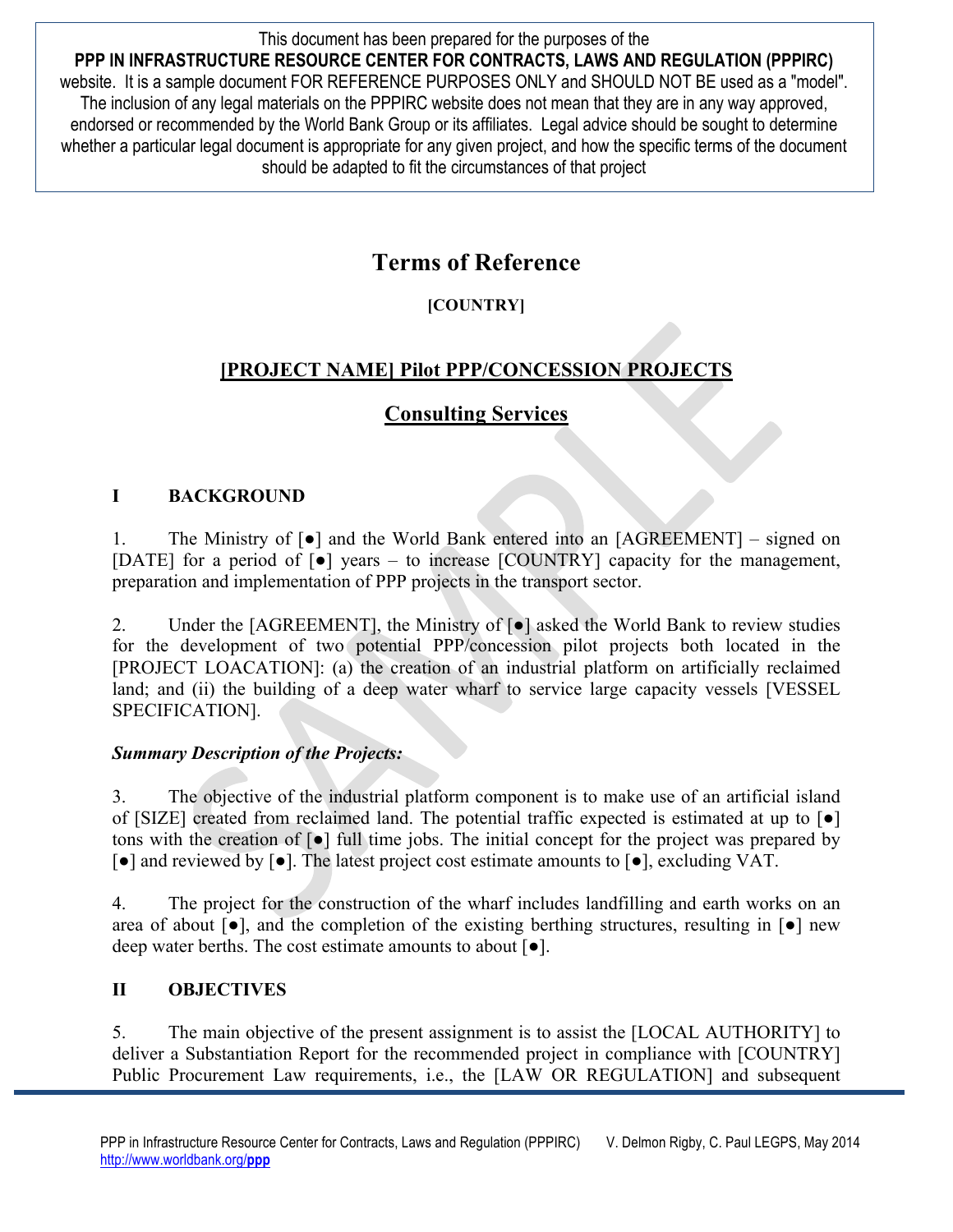This document has been prepared for the purposes of the **PPP IN INFRASTRUCTURE RESOURCE CENTER FOR CONTRACTS, LAWS AND REGULATION (PPPIRC)**  website. It is a sample document FOR REFERENCE PURPOSES ONLY and SHOULD NOT BE used as a "model". The inclusion of any legal materials on the PPPIRC website does not mean that they are in any way approved, endorsed or recommended by the World Bank Group or its affiliates. Legal advice should be sought to determine whether a particular legal document is appropriate for any given project, and how the specific terms of the document should be adapted to fit the circumstances of that project

amendments, especially the [LAW OR REGULATION].

#### **III SCOPE OF WORK**

6. During the first phase of this assignment, the consultant will evaluate each of the two projects independently based on their respective costs and benefits and will make a recommendation to the [LOCAL AUTHORITY] to identify the more promising project to be implemented under a PPP scheme. For each project, the consultant will:

- Assess each project's compliance with the existing and updated Port Master Plan, especially with regard to their respective environmental/construction permits;
- Validate the cost estimate for each project (i.e. infrastructure cost, superstructure cost, equipment cost) based on the information provided in the approved Feasibility Study (dated  $\lceil \bullet \rceil$ ) for the industrial platform project, and approved Feasibility Study (dated  $\lceil \bullet \rceil$ ) for the wharf project. If any relevant costs are missing in the studies, the consultant is responsible to make the proper estimates. The Ministry of [●] will facilitate the access of the consultant to the relevant documentation;
- Review the historical background of each candidate project;
- Review and validate the findings of the two [separate] market studies related to; (a) the oil and gas sector for the industrial platform project; and (b) the break bulk, containerized cargo and cereals for the wharf project;
- Carry out a detailed traffic forecast analysis based on the market studies reviewed (and as updated) with clear justification and list of assumptions made for each of the candidate projects for the horizon of [TARGET YEAR] with a low, base and high traffic scenario;
- Carry out economic analysis for each project, in line with [GUIDELINES], using a computerized financial model incorporating the three above-mentioned traffic forecast scenarios. The economic analysis should clearly document the methodology, assumptions (discount rate, shadow prices etc.) and economic benefits related, but not limited, to: (a) direct/indirect/induced job creation; (b) marine freight rate reduction resulting from the servicing of larger vessels; and (c) increase of traffic volume as a result of the additional modern capacity offered by the [PORT]. The analysis is to clearly demonstrate the impact of each project on the economy based on internationally recognized indicators such as economic rate of return, cost/benefit ratio, economic rate of return etc.;
- Confirm that each of the projects substantially complies with local, national, sectorial, international environmental and social requirements, and if not, what additional steps need to be taken in this regard; and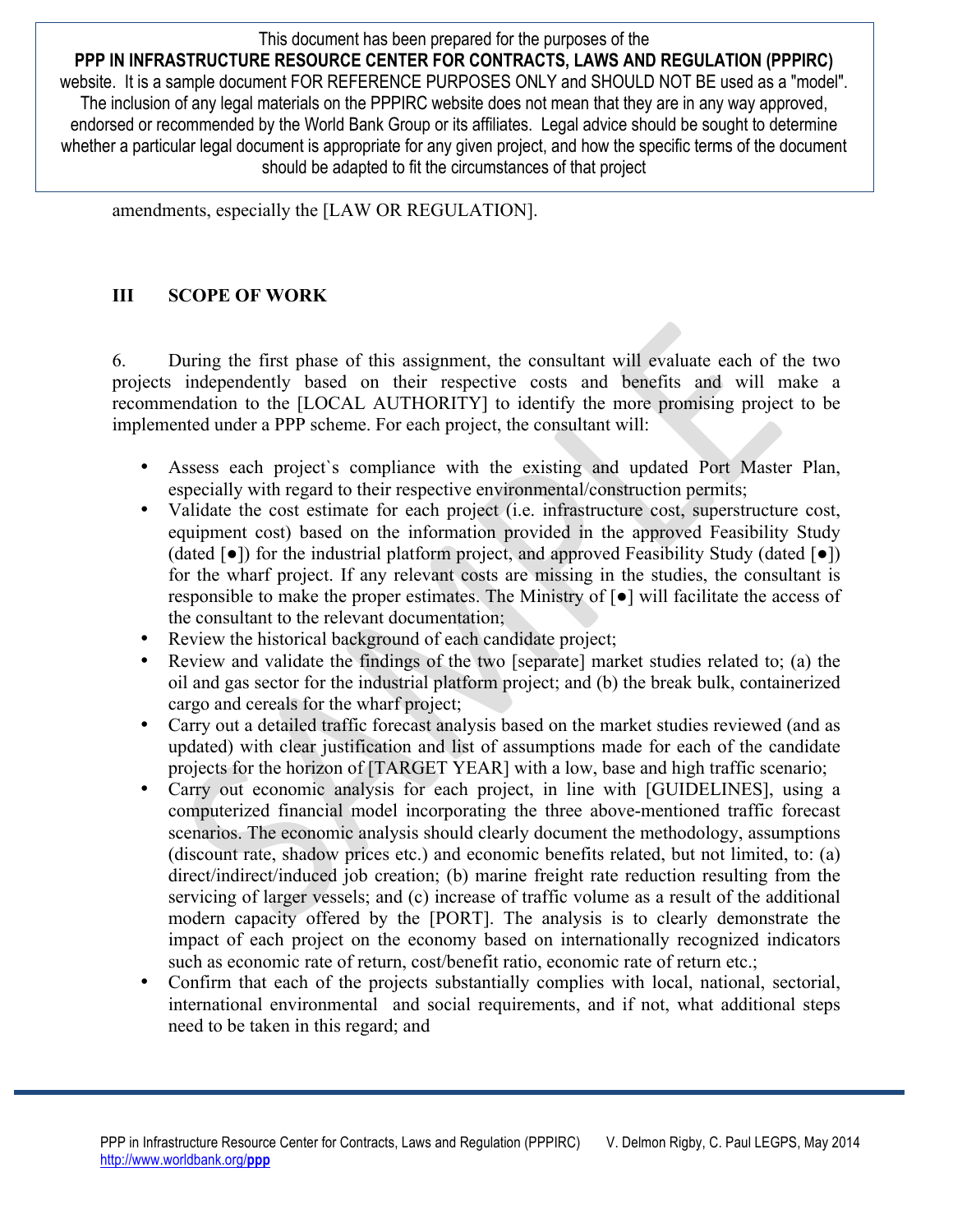This document has been prepared for the purposes of the

**PPP IN INFRASTRUCTURE RESOURCE CENTER FOR CONTRACTS, LAWS AND REGULATION (PPPIRC)**  website. It is a sample document FOR REFERENCE PURPOSES ONLY and SHOULD NOT BE used as a "model". The inclusion of any legal materials on the PPPIRC website does not mean that they are in any way approved, endorsed or recommended by the World Bank Group or its affiliates. Legal advice should be sought to determine whether a particular legal document is appropriate for any given project, and how the specific terms of the document should be adapted to fit the circumstances of that project

> • Recommend the project which presents the greater potential to be implemented under a PPP scheme taking into account the analysis and reviews carried out and the context of each project.

7. During the second phase of this assignment – which starts at the formal date of approval of the recommendation made under the first phase -- the consultant will evaluate the selected project in greater detail, and in particular determine the most appropriate risk allocation and form of PPP/concession that the project could take. For the selected project, the consultant will:

- Identify at least three PPP/concession forms with increasing level of financing provided by the private sector – under which the selected project can be implemented. i.e. no private investment but privately managed operations, partial private investment (superstructure and equipment) and privately managed operations, full private investment (infrastructure, superstructure and equipment) and privately managed operations;
- Analyze each of the PPP/ concession options and recommend the best applicable model based on existing legal and regulatory arrangements, potential attractiveness to the private sector and bankability.
- Carry out a Value for Money Analysis for the option recommended:
	- o Public Sector Comparator:
		- Determine/verify costs and benefits for the situation in which the project would be delivered as public investment;
		- Construct a computerized financial model:
		- Demonstrate results i.e. financial rate of return, net present value;
	- o PPP Reference:
		- Determine/verify costs and benefits for the case where the project would be delivered under the recommended PPP/ concession option;
		- Construct a computerized financial model;
		- Demonstrate results i.e. financial rate of return, net present value;
	- o Risk Assessment:
		- Identify all project related risks;
		- **Examine the parties affected by these risks;**
		- Determine retained and transferable risk;
		- Quantify each risk;
	- o Risk Adjusted PPP reference:
		- Demonstrate overall value for money.
- Assist the [LOCAL AUTHORITY] in the selection of a transaction consultant who would then prepare the bidding documents for the selected project and assist the [LOCAL AUTHORITY] to bring the project to market.

### **IV DURATION OF SERVICES AND EXPERTISE REQUIRED**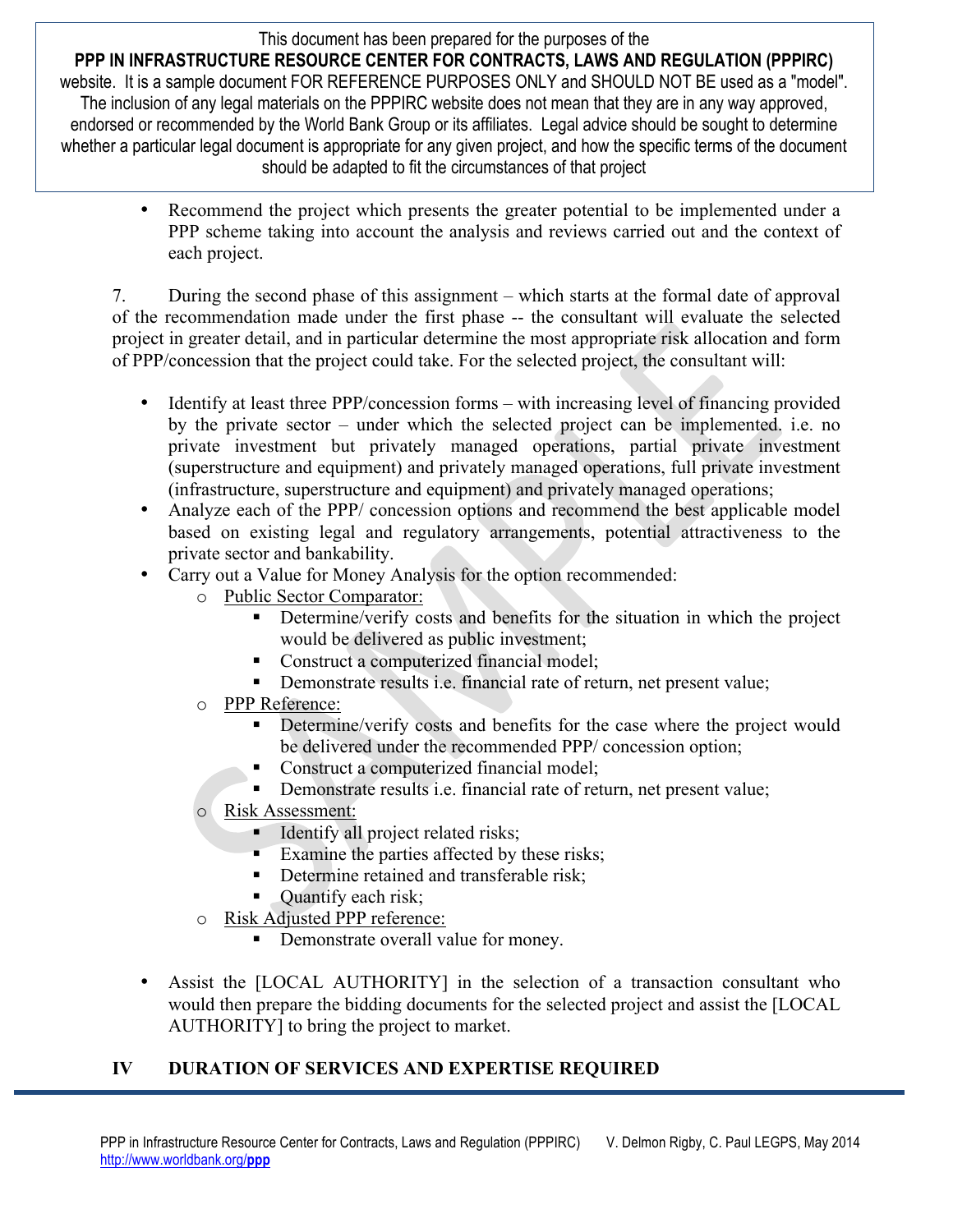This document has been prepared for the purposes of the **PPP IN INFRASTRUCTURE RESOURCE CENTER FOR CONTRACTS, LAWS AND REGULATION (PPPIRC)**  website. It is a sample document FOR REFERENCE PURPOSES ONLY and SHOULD NOT BE used as a "model". The inclusion of any legal materials on the PPPIRC website does not mean that they are in any way approved, endorsed or recommended by the World Bank Group or its affiliates. Legal advice should be sought to determine whether a particular legal document is appropriate for any given project, and how the specific terms of the document should be adapted to fit the circumstances of that project

8. The first phase of this assignment is expected to be completed within three months from [DATE]. The second phase is expected to be completed in one month, starting from the formal date of approval of the recommendation made under the first phase. It is the consultant's responsibility to access the required inputs of key professionals and to provide necessary logistic arrangements to render these services efficiently and diligently. The consultant shall deploy adequate numbers of suitably qualified and experienced junior professionals and technical support staff to assist the key professionals to render these services in a time bound and efficient manner. When proposing the team members, the consultant should make sure that the proposed staff is actually available and aware of the intensity of the required travel. Any change in key professionals shall be permitted only in exceptional circumstances. The consultant may assume that copies of the studies and documents listed in para 6 above will be made available to it from the commencement date of its assignment.

9. Under the assignment, the consultant will mobilize the following experts: (i) Senior Port Specialist (Team Leader); (ii) a Transport Demand Analyst; (iii) a Transport Economist; (iv) a Financial Analyst; and (v) an experienced PPP Transport specialist. However, the consultant may propose any other staff he/she may consider as beneficiary to carrying out the assignment. All professionals deployed on this assignment shall be proficient in both [LOCAL LANGUAGE] and English.

10. The five key experts for this assignment will need to have a proven adequate academic and professional background as follows:

- **Team leader (Senior Port Specialist):** The expert shall have a Master degree from an accredited college or university. S/he should have minimum of 15 years of experience in the transportation field including about 5 years of relevant international experience regarding similar projects. Desired areas of expertise include port engineering, planning and port operations.
- **Transport Demand Analyst:** The candidate should have a Master Degree from an accredited college or university in transportation planning, civil engineering, computer science, geography or a related field. S/he must have at least eight (5) year experience of transportation modelling experience in professional level work. An expertise in demand modelling and econometric modelling is of particular interest.
- **Transport Economist:** The candidate should have a Master degree in Economics or equivalent with about 10 years of experience, including about 5 years on transport projects. Experience and knowledge in use of computerized evaluation models is essential. Experience on project benefit evaluation and monitoring is also crucial.